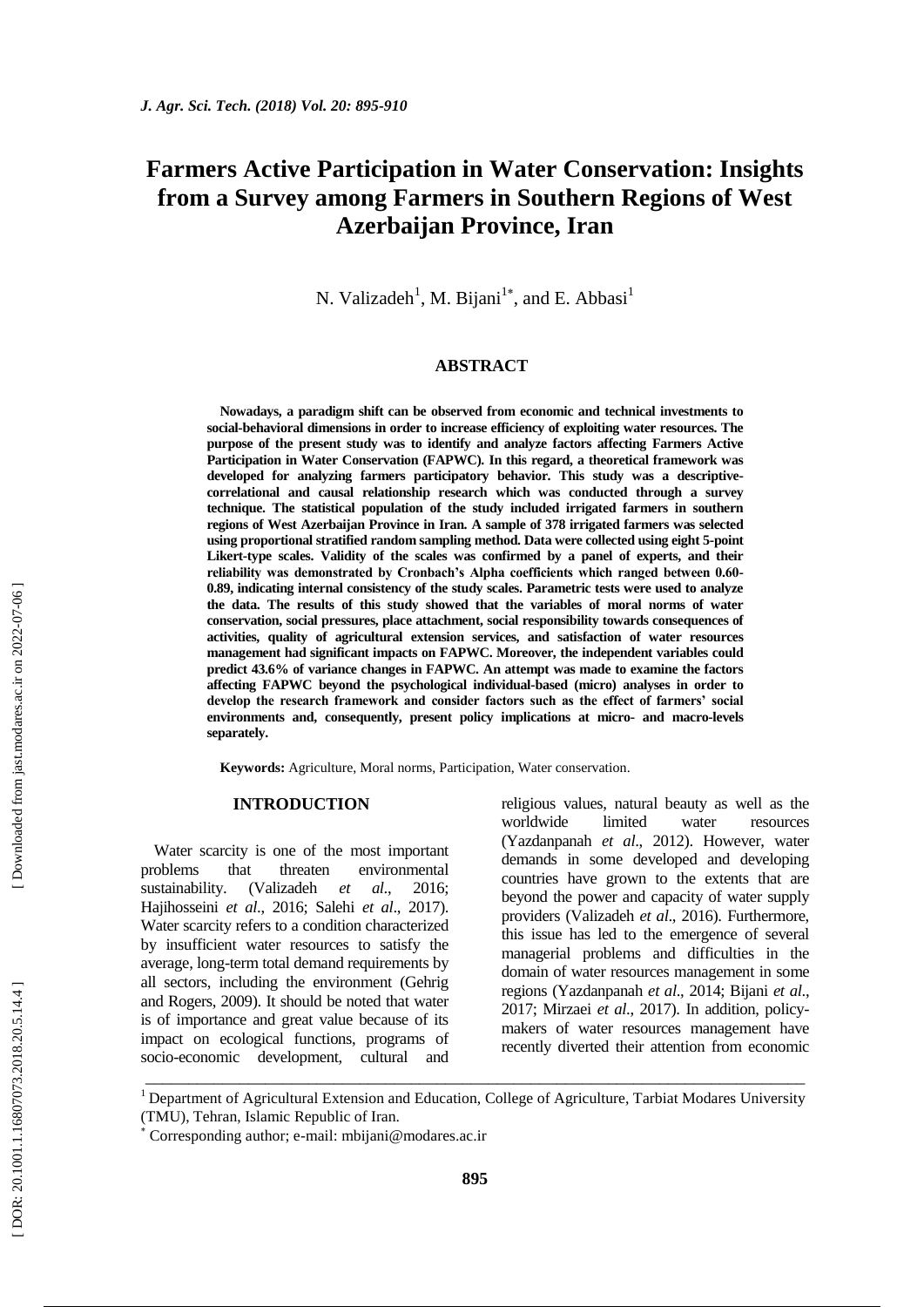and technical investments to consumers (Hurlimann and Dolnicar, 2010). This issue is a paradigm shift in the domain of water resources management in which social and behavioral dimensions along with economic and technical investments should be taken into account in order to increase efficiency of exploiting water resources (Yazdanpanah *et al*., 2014; Bijani *et al*., 2017; Shiri *et al*., 2011; Abbasian *et al*., 2017).

In recent years, paradigm shift and authorities in charge of water resources management have moved towards demand -driven approaches (Bijani *et al*., 2017). These changes have been much more intense, especially in the domain of agriculture, because the agricultural sector with 90 -93% of fresh water consumption compared with health and domestic sectors (5 -6%) and industrial sector (1%) is taken into account as the most consumer of fresh water (Forouzani and Karami, 2010; Yazdanpanah *et al*., 2014; Bijani and Hayati, 2015; Valizadeh *et al*., 2016).

In Iran, water scarcity is rooted in multiple causes (Yazdanpanah *et al.,* 2014). For example, Balali *et al.* (2009) state that the most critical reason for water scarcity in Iran is repeated droughts accompanied by population growth, leading to an increased pressure on natural resources. Yazdanpanah *et al.* (2014) also point to the effects of climate changes and Iran's geographic conditions (being located in a dry and warm region). In addition, Madani (2014) also refers to improper decisions of the government and water resource management authorities as another water challenge factor in Iran. This researcher highlights that, more than anything, the water scarcity in Iran is the result of decades of bad management and the concentration is on immediate development to achieve interim economic benefits. Given the existing political instability and insecurity within Iran, decision makers are more interested in populist development actions which produce immediate economic impacts. For instance, the representative of a region and/or city in the parliament can pressure the water authorities to finance a dam construction project to help the farmers in his region. If the project is accomplished, it can boost the regional economy alongside the legitimation of the representative. Locals would then be willing to support the same person in the next election round, while the long -

term environmental impacts are not associated with immediate economic benefits and political popularity.

Iran has always suffered from a seriously inefficient agriculture that mainly depends on irrigation (Yazdanpanah *et al*., 2014). The drivers of inefficient agriculture in Iran include cheap price of water, changes in rainfall patterns, mismatching the cropping patterns with water availability conditions, etc. It is apparent that the continuation of the current water use trends in the agricultural sector will exacerbate the water crisis. Iran seriously needs its agriculture to be modernized/industrialized and become economically efficient (Madani, 2014). Agreed by a large number of researchers (Azizi Khalkheili and Zamani, 2009; Yazdanpanah *et al*., 2014; Bijani *et al*., 2017; Salehi *et al*., 2017), the lack of attention to consumption behavior of individuals and members of the community, especially the agricultural community, has been considered as the most significant reason for the emergence of water problems and issues. The farmers are the owners of the agricultural lands and doing and initiating any water use program (i.e. installing new irrigation technology, changing cropping patterns, waste water use, etc.) depends on their tendency and decision (Yazdanpanah *et al*., 2014). It can be said that these problems are the products of rapid investment and growth in one sector without considering the dynamic relationships.

Although many parts of Iran have faced serious water crises in recent years, this issue has been special for West Azerbaijan Province due to its extensive and generally traditional farming as well as its proximity to Lake Urmia (Ghalibaf and Moussavi, 2014). Lots of factors have similarly affected water scarcity in this region; nevertheless, the role of on - farm agricultural activities and excessive water use in this sector cannot be overlooked in the occurrence of such a crisis according to experts. For example, Mojarrad -Ashnaabad (2013) in a study concluded that the amount of rainfall and water resources available in this region were higher than the required volume and the agricultural sector with an approximately 90% water use had played an important role in causing water shortages in this region. Thus, it seems that farmers should be considered as the main target audiences in terms of policies adopted for water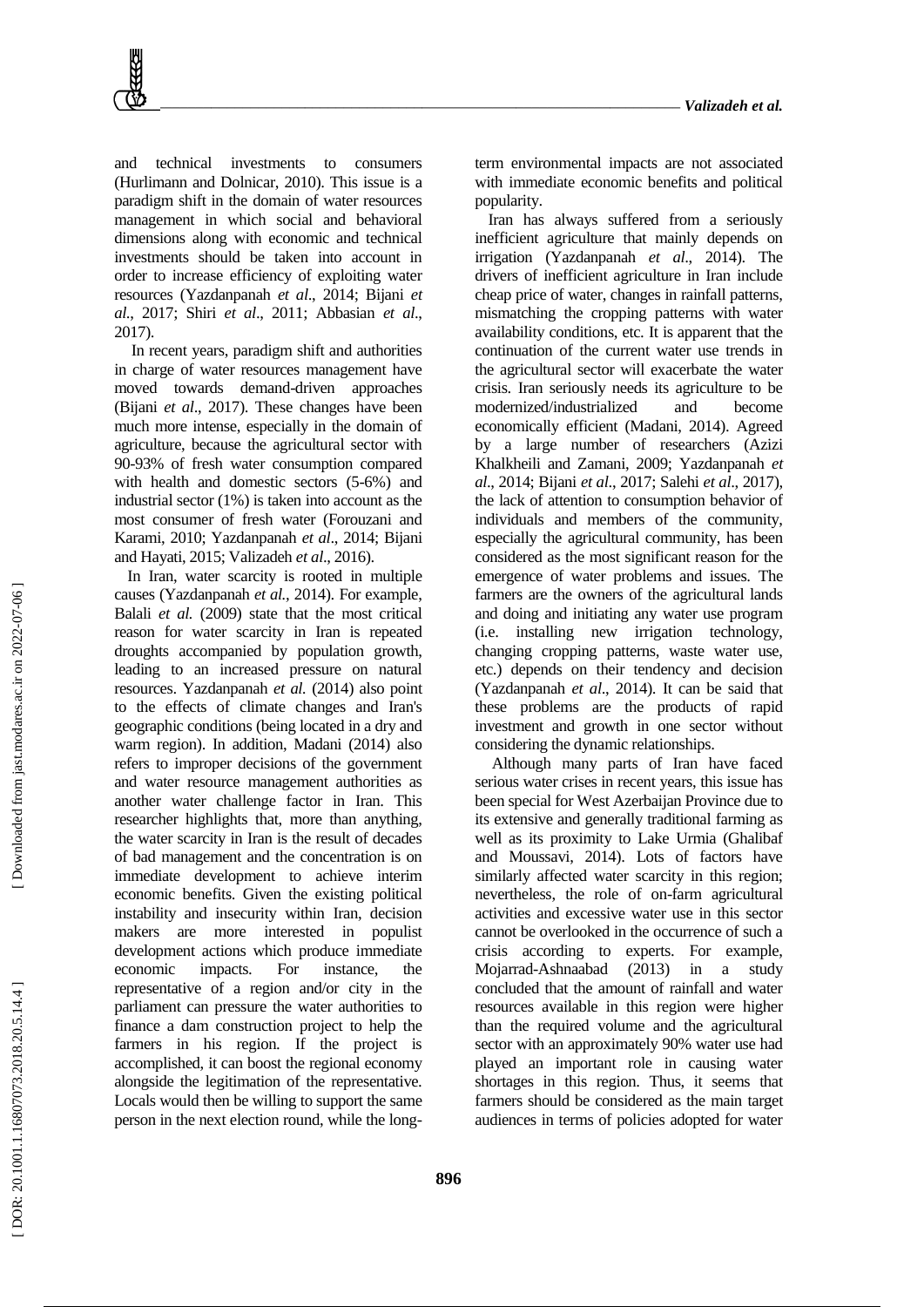conservation and programs of water resources management.

The important point worth mentioning in this respect is that some experts suspect the effectiveness of individual behaviors to achieve the goals of sustainable development (Bamberg *et al*., 2015; Valizadeh and Bijani, 2017) and argue that individualistic approaches are flawed because they do not consider context, infrastructural framework, as well as social and participatory activities. Accordingly, efforts should be made to focus on farmers active participation targeting commitment to consumption patterns and sustainable production instead of concentrating on changing individuals' consumption behaviors (Bamberg *et al*., 2015).

Only a few studies have been conducted on "farmers active participation in water conservation (FAPWC)" in Iran (e.g. Salehi *et al*., 2017; Valizadeh *et al*., 2016; Yazdanpanah *et al*., 2014; Yazdanpanah *et al*., 2012) and there is no comprehensive recognition of the effective factors as well as the mechanisms and procedures to reinforce such behaviors. To fill the gaps and to address such needs and the existing issue in the study site; initially, this study aimed to identity some of the most important factors affecting the FAPWC and, secondly, to facilitate the implementation of the research results through presentation of some policy -making insights and observations to managers of water resources, relevant organizations, and even farmers.

#### **Development of Theoretical Framework**

Numerous views and models from different academic branches have been used to understand and explain the environmental behaviors such as the FAPWC. Accordingly, a review of the related literature indicated that researchers had employed different theories like Norm Activation Theory (NAT) (Schwartz, 1977), Value -Belief-Norm Theory (VBN) (Stern, 2000), as well as Theory of Planned Behavior (TPB) (Ajzen, 1991). However, Jaffee (1998) has reiterated that the employment of such individual theories is inherently restrictive and they have caused researchers only pay attention personal, psychological, and mental characteristics of individual behaviors. In this

case, researchers may become blind to socio economic environment and infrastructural conditions and characteristics (the effects of the activities of some organizations on individual behaviors) that may affect the behavior of people. This is one of the defects of the mere use of such theories for the analysis of behaviors such as the FAPWC. In addition, studies have shown that the given theories (NAT, VBN, and TPB) have been combined in most of the investigations to compensate for the weaknesses of each other while an overview of all these theories suggests that they have been concentrated on individual (micro) level and their combining and developing into another theory will only result in a micro -level theory which does not pay enough attention to environmental, social, and infrastructural dimensions (in addition to individual ones). It should be noted that the independent variables used to reinforce behaviors such as active participation in water conservation are all regarded as individual variables. In this regard, the present study attempted to review the related literature on farmers' active participation in conservation of natural resources such as water and to develop a different framework using previous theories in order to compensate for a part of the constraints for such theories.

The general purpose of this study was to identify and analyze the factors affecting the FAPWC. This type of participation is defined as "water conservation behaviors to achieve or to help achieve collective goals of agricultural community in particular, and those of other individuals in general". Moreover, the literature review demonstrated that individuals' "moral norms" are considered as one of the most important predictors and/or determinants of humanitarian (altruistic) behaviors such as active participation in water conservation (Schwartz, 1977; Pradhananga *et al*., 2015). Accordingly, and given the NAT as well as the nature of the variable active participation in water conservation (as the dependent variable in the present study), the variable of personal norms to conserve water was specified as one of the non mediating predictors of the FAPWC. Schwartz (1977) also defined personal norms in the form of a strong feeling of moral obligation which could direct individuals to participate in collectivistic behaviors (Bamberg and Möser,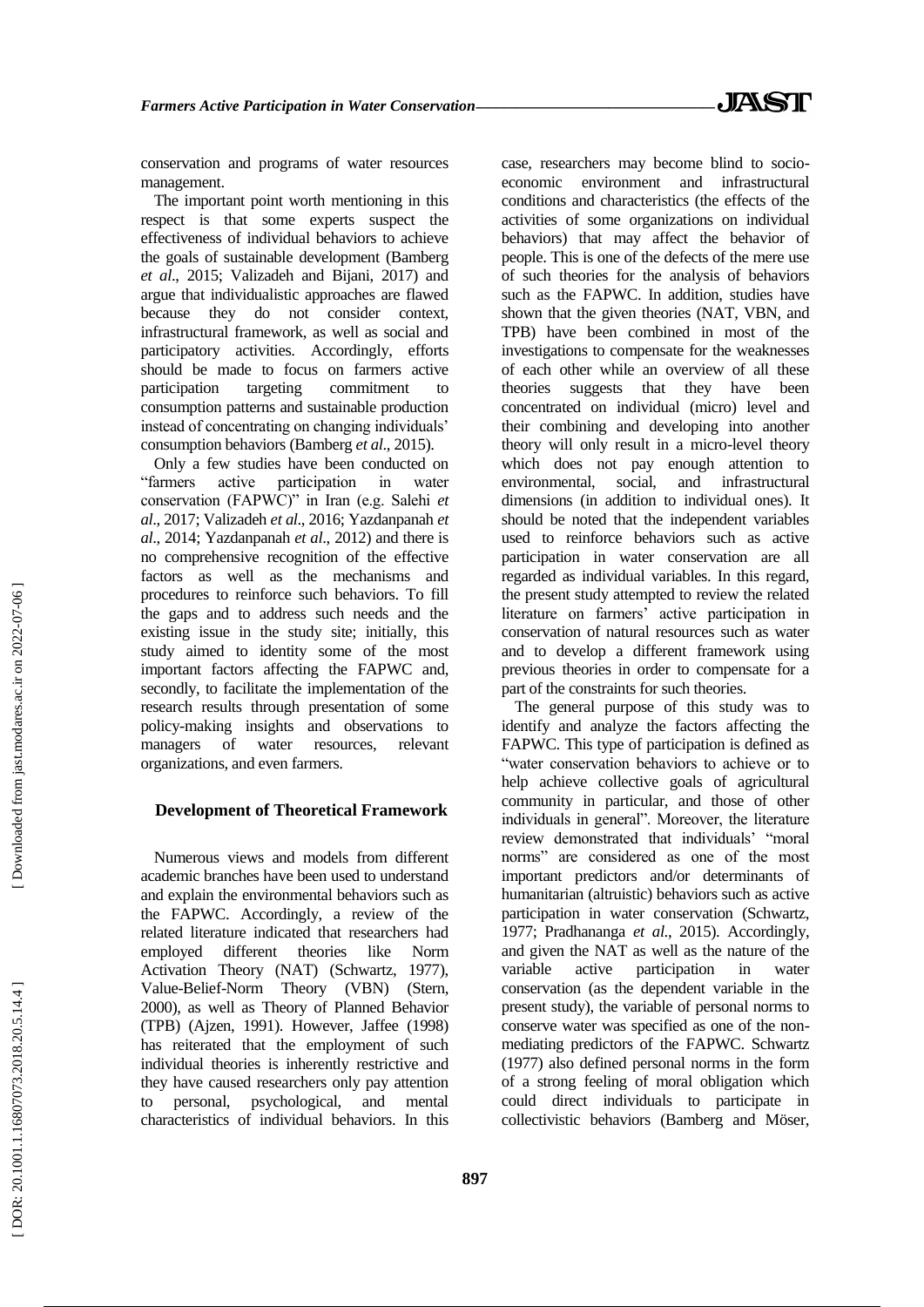2007). Besides, numerous studies have been done (Harland *et al*., 2007; Pradhananga *et al*., 2015; Pradhananga *et al*., 2017) in which there is evidence of the impact of personal norms on conservatory behaviors among people. According to these investigations, moral norms are determined through important activators such as perceived social pressures (Bamberg and Möser, 2007; Zhang *et al*., 2014), social responsibility towards consequences of the given activities (Schwartz, 1977), and place attachment (Gosling and Williams, 2010; Mullendore *et al*., 2015). In this respect, other investigations (Schwartz, 1977; Stern, 2000; Bamberg *et al*., 2015) have also indicated that assuming a sense of social responsibility, looking for its origins in "self", and having personal norms related to active participation in conservation of water resources will be activated among people as they become aware of the consequences of their actions such as no active involvement in conservation of water resources. This has, in turn, resulted in reinforcing and motivating farmers to participate actively in water conservation.

Moreover, Willy and Holm -Müller (2013) argued that lots of farmers' behaviors are heavily dependent on governing attitudes and values within the society in which the farmers are living. In this respect, research studies have suggested the significant effect of farmers' social environments on their behaviors (e.g., Willy and Holm -Müller, 2013; Yazdanpanah *et al*., 2014). In this study, the impact of farmers' social environments (including family, those around them, etc.) on the FAPWC was formulated into "perceived social pressures". Since Pradhananga *et al*. (2015) and Pradhananga *et al*. (2017) had put forward social pressures as one of the most important activators of moral norms; at first, this variable was indirectly linked to the FAPWC by moral norms, and then, it was directly related to farmers' participation via its relative and direct impact predicted by research studies.

Gosling and Williams (2010) also proposed another idea to better reinforce responsible behaviors in individuals such as active participation in water conservation and maintained that recent research have suggested more intangible incentives such as "place attachment" playing an important role in the development of environmental behaviors by

farmers. The given researchers similarly refer to place attachment as a positive connection or an emotional bond between a person and a particular place. It seems that place attachment in farmers has been always taken into account as one of the components overlooked in social studies in the field of agriculture in general and conservation of water resources in particular. Accordingly, this variable was considered in the present study as one of the activators of moral norms in the domain of the FAPWC.

Initial exploratory observations in the study site and the review of the related literature suggested the presence of other variables and factors affecting farmers' behaviors. For example, Azizi Khalkheili and Zamani (2009) referred to the variable of attitude to the staff of Department of Water Affairs and reiterated that the level of satisfaction of farmers with the activities of this department and its staff was one of the most significant factors involved in the formation of farmers' participatory behaviors. In this regard, the level of satisfaction in farmers of water resources management was taken into account as one of the most important predictors of the behavior of active participation in conservation of water resources. Moreover, the initial exploratory observations in the study site reflected that the farmers were strongly affected by change agents of agricultural extension in the domain of active participation in water conservation. In this regard, the variable of quality of extension services was marked as another variable influencing the FAPWC. Finally, the theoretical framework of this study was developed on the bases of the results of the literature review of relevant theoretical and experimental studies on the socio -economic environmental factors that reinforce or undermine FAPWC, and it is represented in Figure 1.

#### **MATERIALS AND METHOD S**

#### **Research Design**

This study was a non -experimental research with an applied purpose. In terms of the time of the data collection, it was a cross -sectional survey and also a quantitative research considering the nature of the data. Moreover, it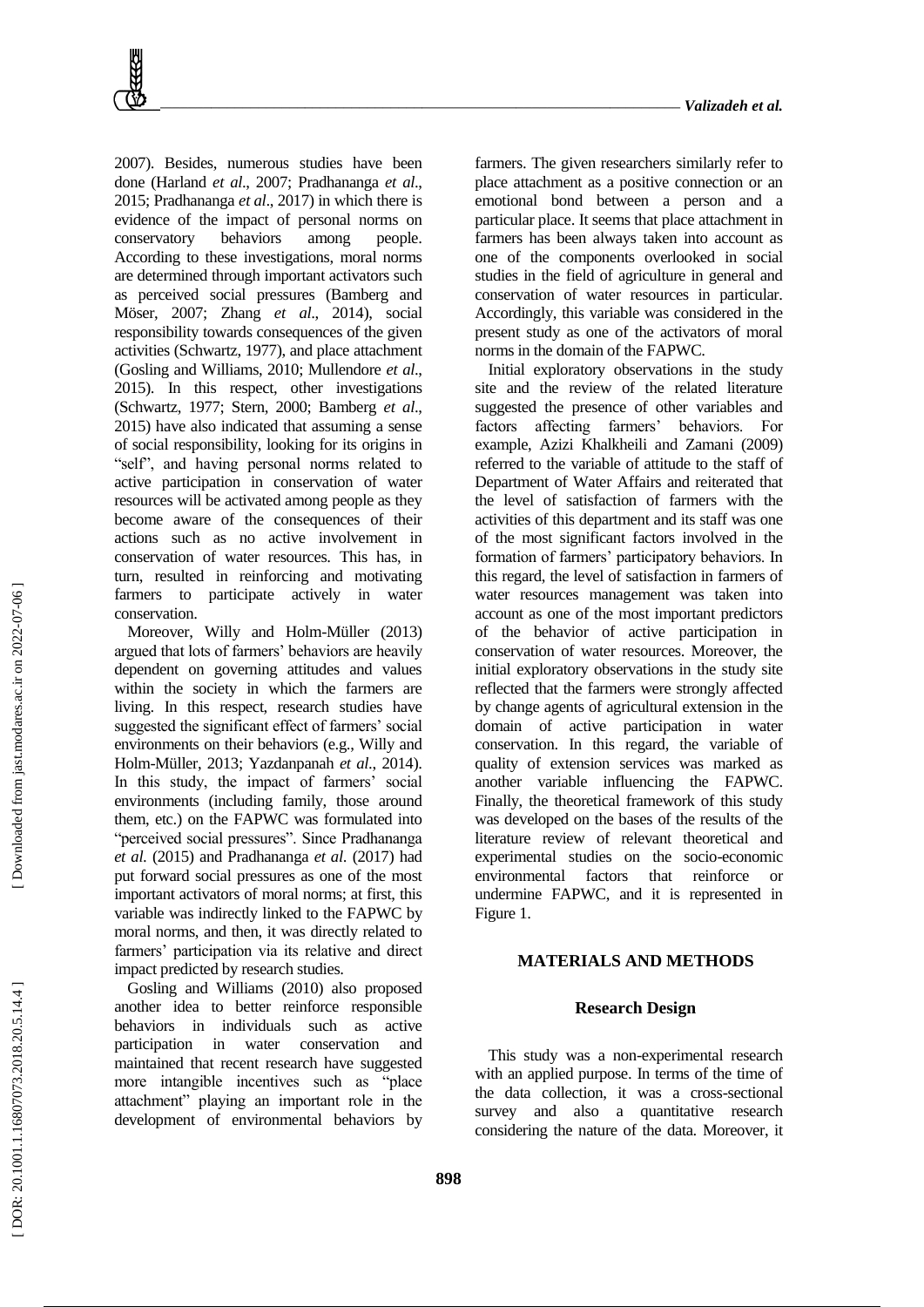

Figure 1. Theoretical framework of the study

was a descriptive-correlational and causal relationship research in terms of the method of data analysis.

## **Study Site, Statistical Population, and Sampling Method**

This study was conducted in the southern region of West Azerbaijan Province in Iran. This province is one of the leading regions in the field of agricultural production and it is of agricultural -ecological importance due to its suitable soil for farming and its proximity to Lake Urmia (Statistical Centre of Iran, 2017). The statistical population in the present study included 23750 farmers. Farming in the study area was totally irrigated and the study sample

was selected from the irrigated farmers. The sample size in this study was estimated by a total number of 378 individuals using the Krejcieis and Morgan's Table (1970). Since the study site could be separated into different categories in terms of population variance (because the categories have different population sizes and category variance was different in terms of active participation in water conservation), stratified random sampling method with proportionate allocation was used (the categories consisted of 11 sub -counties) (Figure 2). In the pilot study and primary evaluations of the study site and population, it was observed that farmers' water conservation behaviors were variant in different geographical areas. For example, in some sub counties farmers were more intent to use water conservation technologies and in some sub -



Figure 2. Categories in sampling: population size and sample in each sub-counties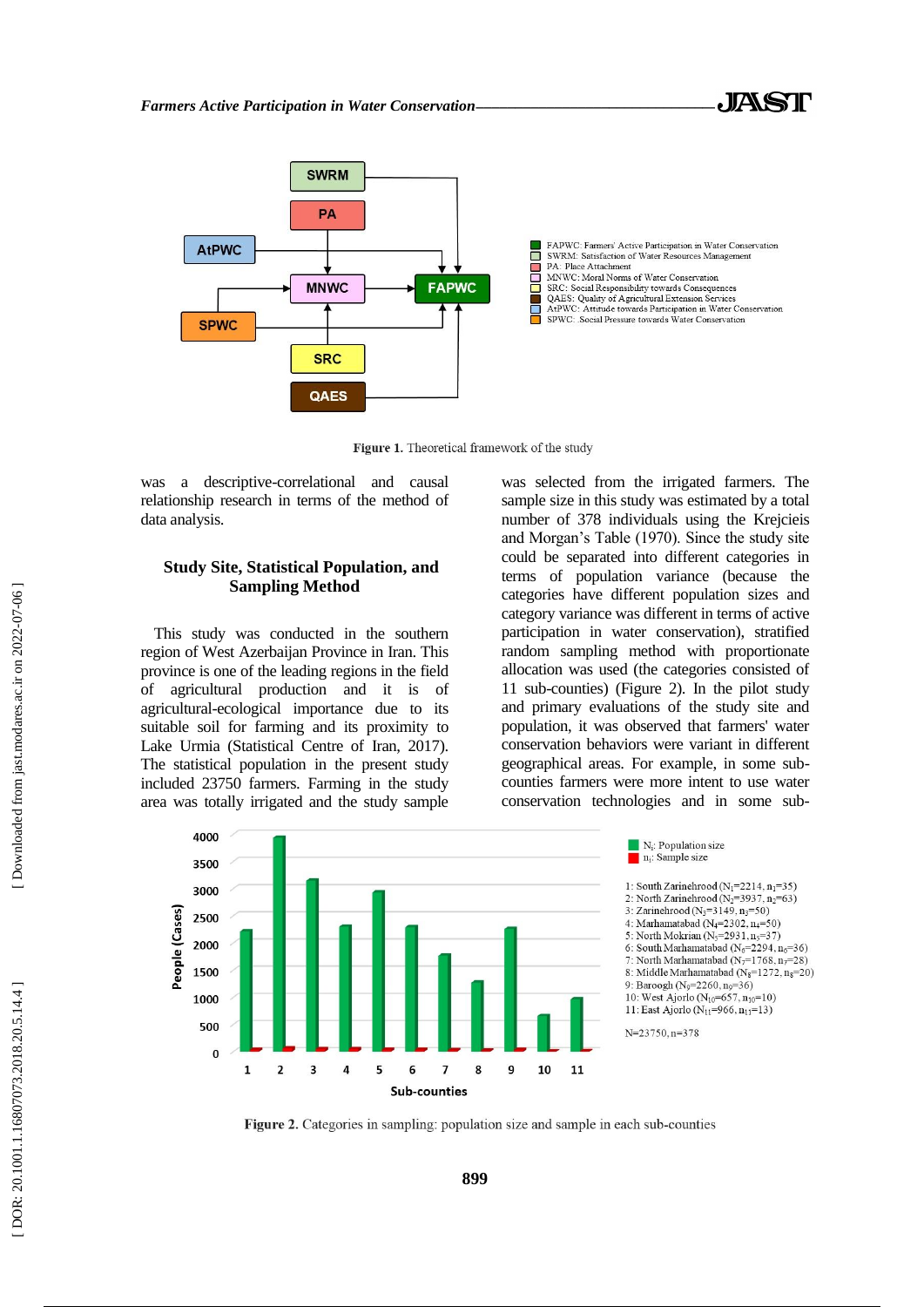counties farmers were more intent to repair the old canals. In addition, regarding that in the study population of this research the distribution and density of population were so variant in different geographic areas (in sub -counties), we tried to categorize the general study population to different strata with respect to the density of population. Afterwards, the sample was stratified in direct proportion to the size of the stratum/sub counties as compared to the population.

#### **Survey Instrument**

The research instrument was a selfadministered questionnaire which its validity was confirmed by a panel of agricultural extension and education experts as well as specialists of Department of Water Affairs in West Azerbaijan Province. The Cronbach's Alpha coefficient was also employed to determine the reliability of the study scales. To this end, a pilot study was performed in an area outside the study site (including 30 farmers). Table 1 illustrated the study variables, operationalization methods, and their Cronbach's Alpha coefficients. After conducting the pilot study and making the required revisions in the research instrument, the questionnaire was prepared for the main survey.

The dependent variable examined in this study was the FAPWC referring to the behaviors and activities to achieve or help achieve collective goals within the agricultural community (other people in society). In this respect, 10 items were used to measure this variable through a 5 -point Likert -type scale scored from 1 (strongly disagree) to 5 (strongly agree). All the independent variables except the variable of satisfaction of agricultural extension services were also measured in the form of a 5 -point Likert -type scale rated from 1 (strongly disagree) to 5 (strongly agree) (encoding for satisfaction of extension services was from 1 (very low) to 5 (very much)). It should be noted that the operationalization process of the variables was performed based on the conceptual definitions as follows (operationalization metrics of all the variables can be observed in Table 1).

Moral Norms of Water Conservation (MNWC): Inspired by the definition of Schwartz (1977), moral norms of water conservation was defined as a personal (moral) obligation to participate in conservation of water resources .

Social Pressures towards Water Conservation (SPWC): It refers to understanding of expectations by the agricultural community and those around farmers in terms of conservation of water resources (Yazdanpanah *et al*., 2014).

Social Responsibility towards Consequences (SRC) *:* It implies the sense of social responsibility in an individual to reduce the risks or consequences of problems or misuses such as water scarcity (Stern, 2000).

Attitudes towards Participation in Water Conservation (APWC): According to the definition by Ajzen (1991) and Monfared *et al*. (2015) for such an attitude, the attitude towards participation in water conservation was conceptualized as favorable or unfavorable evaluations by farmers to participate in conservation of water resources.

Place Attachment (PA): Gosling and Williams (2010) defined place attachment as a positive connection or an emotional bond between a person and a particular place such as agricultural land and place of living.

*Satisfaction of Water Resources Management (SWRM):* It refers to the desirability of farmers' attitudes towards management of resources and services offered by it.

Quality of Agricultural Extension Services (QAES) *:* Kahuro *et al*. (2012) defined this variable as the favorable or unfavorable assessment by farmers for agricultural extension activities.

#### **Data Analysis**

From the 378 questionnaires distributed, a total number of 345 questionnaires were collected, out of which 23 cases were discarded due to their missing data and, finally, 322 questionnaires were analyzed in this study. The SPSS Software (Version 22) was also employed for data analysis. The statistical methods used to analyze the data included some descriptive statistics (frequency, mean, etc.), Pearson correlation test and path analysis. Normal distribution of variables is a requirement for the linear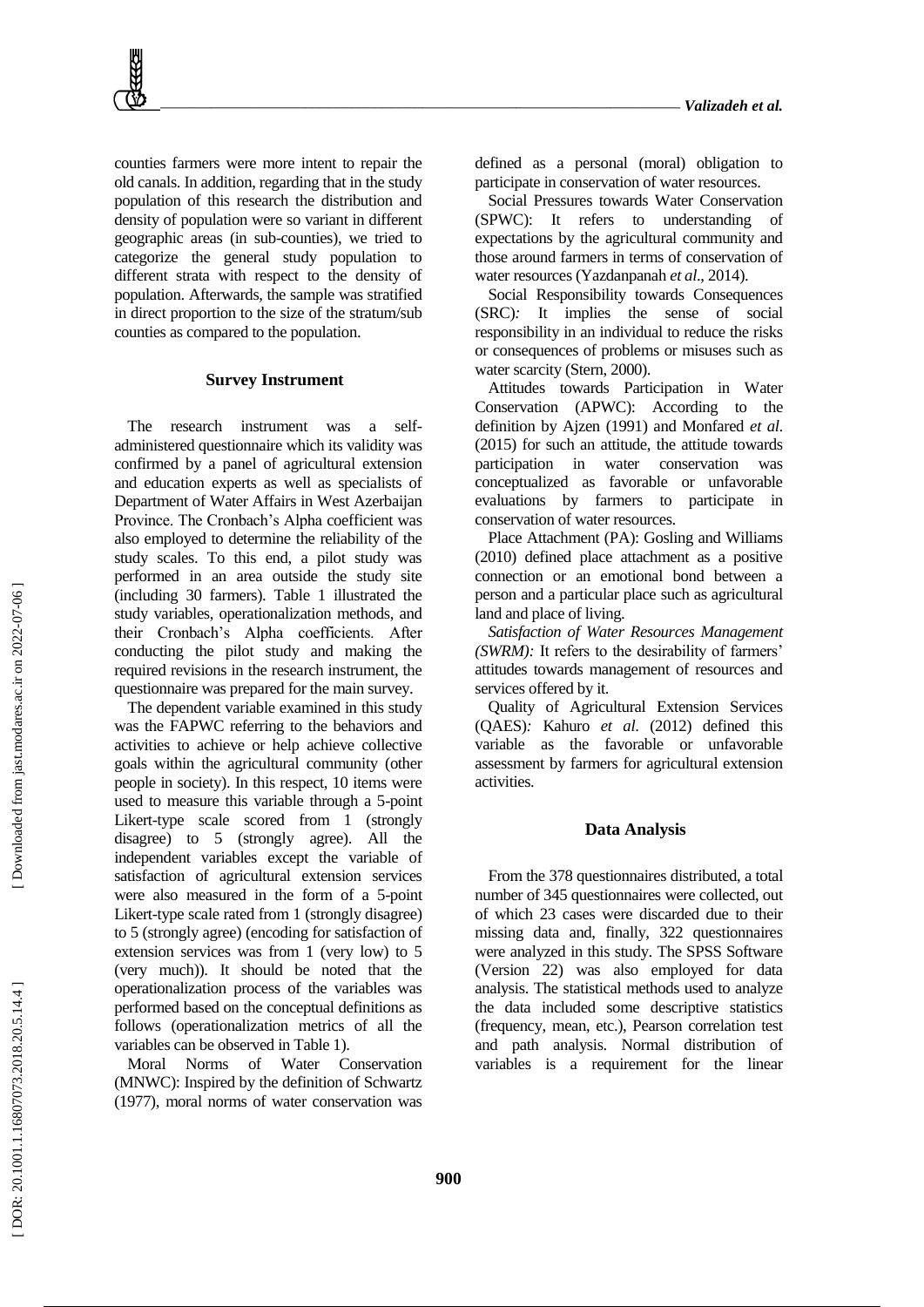# *Farmers Active Participation in Water Conservation\_\_\_\_\_\_\_\_\_\_\_\_\_\_\_\_\_\_\_\_\_\_\_\_\_\_\_\_\_\_\_*

|  | Table 1. Survey items and Cronbach's Alpha coefficients. |
|--|----------------------------------------------------------|
|--|----------------------------------------------------------|

|                | Items                                                                                                                | Source                                    |  |  |  |
|----------------|----------------------------------------------------------------------------------------------------------------------|-------------------------------------------|--|--|--|
|                | AtPWC: Attitude (Towards participation in water conservation) ( $\alpha$ = 0.83)                                     |                                           |  |  |  |
| $\mathbf{1}$   | Participation in water conservation is important but only under drought.                                             | Bijani<br>and<br>Hayati<br>(2013)         |  |  |  |
| $\overline{2}$ | I think that currently participation in water conservation is unnecessary.                                           | Yazdanpanah<br>al.<br>et<br>(2014)        |  |  |  |
| 3              | Increasing agricultural crops is more important than participation in water<br>conservation.                         | Self-administrated                        |  |  |  |
| 4              | I believe that farmers' participation in water conservation is wise.                                                 | Self-administrated                        |  |  |  |
| 5              | Participation in water protection is favorable.                                                                      | Yazdanpanah<br>al.<br><i>et</i><br>(2014) |  |  |  |
| 6              | Participation in water conservation seems to be useful.                                                              | Self-administrated                        |  |  |  |
|                | SPWC: Social pressure (Towards water conservation) ( $\alpha$ = 0.70)                                                |                                           |  |  |  |
| $\mathbf{1}$   | My family thinks that I should participate in water conservation activities.                                         | Pradhananga<br>al.<br>et<br>(2015)        |  |  |  |
| $\overline{2}$ | If I participate in water conservation activities, my family will approves<br>me.                                    | Yazdanpanah<br>al.<br><i>et</i><br>(2014) |  |  |  |
| 3              | My family believes that participation in water conservation activities is<br>favored.                                | Yazdanpanah<br>al.<br>et<br>(2014)        |  |  |  |
| $\overline{4}$ | If I make attempt for water conservation, I will be criticized by my friends<br>and acquaintances.                   | Self-administrated                        |  |  |  |
|                | PA: Place attachment ( $\alpha$ = 0.82)                                                                              |                                           |  |  |  |
| $\mathbf{1}$   | My farm is my favorite place to be.                                                                                  | Gosling and Williams<br>(2010)            |  |  |  |
| $\overline{2}$ | I wouldn't want to farm anywhere else.                                                                               | Gosling and Williams<br>(2010)            |  |  |  |
| 3              | My farm reflects the type of person I am.                                                                            | Gosling and Williams<br>(2010)            |  |  |  |
| $\overline{4}$ | I feel my farm is a part of me.                                                                                      | Gosling and Williams<br>(2010)            |  |  |  |
|                | FAPWC: Farmers' active participation in water conservation ( $\alpha$ = 0.89)                                        |                                           |  |  |  |
|                | Participation in agricultural extension courses that are related to water                                            | Azizi Khalkheili and                      |  |  |  |
| $\,1$          | conservation                                                                                                         | Zamani (2009)                             |  |  |  |
| $\overline{2}$ | Participation with other farmers to dredge of the irrigation canals                                                  | Self-administrated                        |  |  |  |
| 3              | Participating in maintenance of canals                                                                               | Azizi Khalkheili and<br>Zamani (2009)     |  |  |  |
| $\overline{4}$ | Participation in paying for water conservation activities                                                            | Bijani<br>and<br>Hayati<br>(2013)         |  |  |  |
| 5              | Participation in repairing old canals                                                                                | Yazdanpanah<br>et<br>al.<br>(2014)        |  |  |  |
| 6              | Participation with other farmers to use water-saving technologies                                                    | Yazdanpanah et<br>al.<br>(2014)           |  |  |  |
| 7              | Participation with research departments about new water conservation<br>methods                                      | Bijani<br>and<br>Hayati<br>(2013)         |  |  |  |
| 8              | Encouraging other farmers to participate in agricultural extension classes<br>that are related to water conservation | Yazdanpanah<br>al.<br>et<br>(2014)        |  |  |  |
| 9              | Encouraging other farmers to irrigate at night/evening or morning                                                    | Yazdanpanah<br>al.<br>et<br>(2014)        |  |  |  |
| 10             | Cooperation with other farmers in cultivating more tolerant crops                                                    | Yazdanpanah<br>al.<br>et<br>(2014)        |  |  |  |
|                | MNWC: Moral norms of water conservation ( $\alpha$ = 0.83)                                                           |                                           |  |  |  |
| $\mathbf{1}$   | I feel that I am a better person if I conserve water resources.                                                      | Yazdanpanah<br>al.<br>et<br>(2014)        |  |  |  |
| $\overline{2}$ | I have a feeling of obligation towards water conservation.                                                           | Pradhananga<br>et<br>al.<br>(2017)        |  |  |  |

**Table1. Continued …**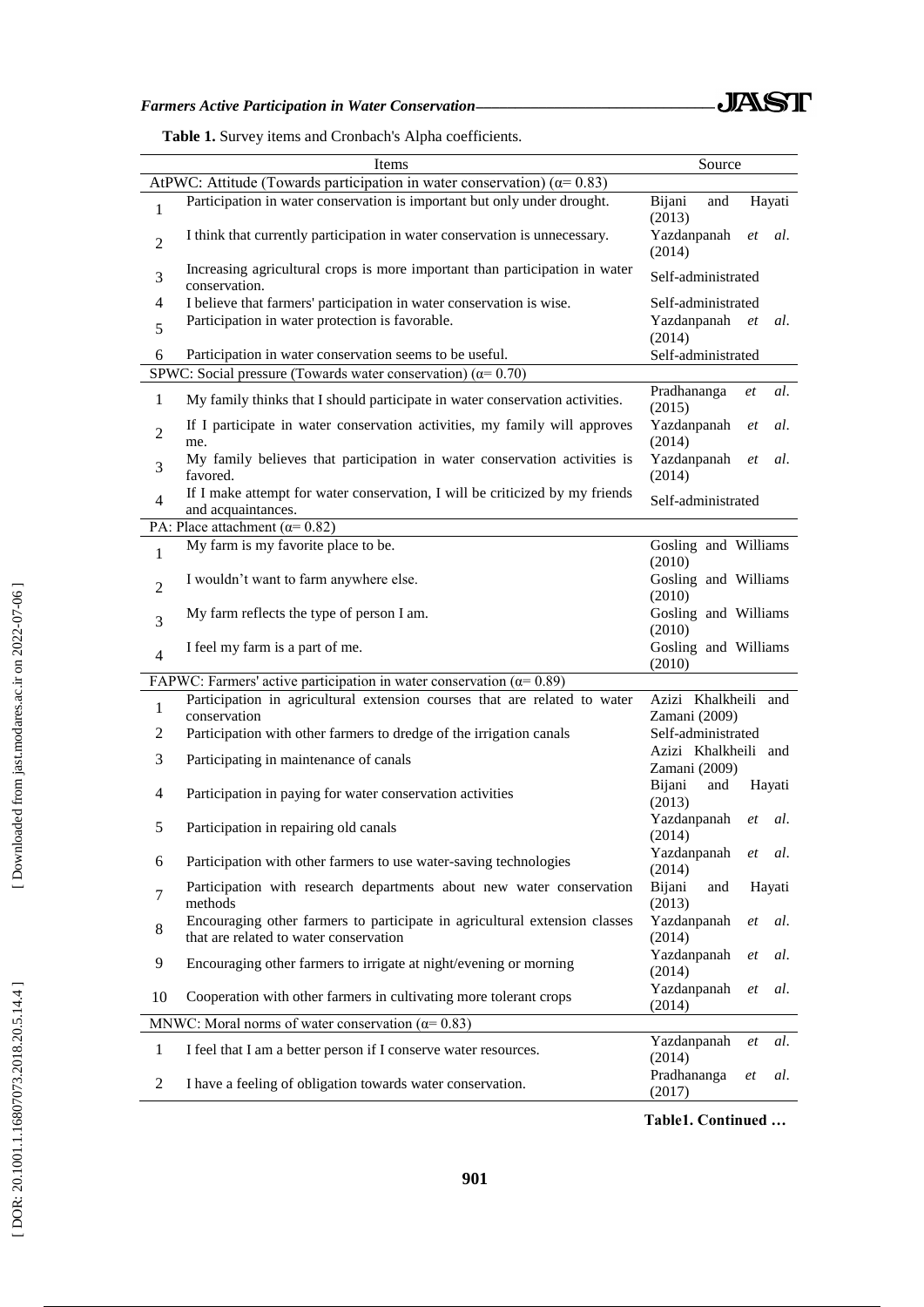#### **Continued of Table1 …**

**RAGE** 

|                                                                      | Items                                                                                                                            | Source                                       |  |  |  |  |
|----------------------------------------------------------------------|----------------------------------------------------------------------------------------------------------------------------------|----------------------------------------------|--|--|--|--|
| 3                                                                    | I feel I should do something useful for water conservation.                                                                      | Self-administrated                           |  |  |  |  |
| $\overline{4}$                                                       | I feel that I can help in improving the current bad situation when I<br>participate more in conserving water resources.          | Yazdanpanah et al.<br>(2014)                 |  |  |  |  |
| 5                                                                    | I am personally committed to use conservatory activities on my<br>agricultural land.                                             | Self-administrated                           |  |  |  |  |
| 6                                                                    | I am committed to do anything to help in lowering the vulnerability of<br>water resources.                                       | Self-administrated                           |  |  |  |  |
|                                                                      | QAES: Quality of agricultural extension services ( $\alpha$ = 0.61)                                                              |                                              |  |  |  |  |
| $\mathbf{1}$                                                         | Providers of agricultural extension services can satisfy my information<br>requirements in the domain of water issues.           | Kahuro et al. (2012)                         |  |  |  |  |
| $\overline{c}$<br>$\mathfrak{Z}$                                     | I am satisfied with providers of agricultural extension services.<br>Providers of agricultural extension services seem reliable. | Kahuro et al. (2012)<br>Kahuro et al. (2012) |  |  |  |  |
| $\overline{4}$                                                       | Change agents of agricultural extension offer trainings in the field of<br>modern irrigation methods.                            | Kahuro et al. (2012)                         |  |  |  |  |
| 5                                                                    | Providing information by change agents of agricultural extension<br>helped me to do irrigation better.                           | Kahuro et al. (2012)                         |  |  |  |  |
| 6                                                                    | I receive regular trainings from the change agents of agricultural<br>extension concerning the principles of optimal irrigation. | Kahuro et al. (2012)                         |  |  |  |  |
| 7                                                                    | If I need extension services, I know where to access it.                                                                         | Kahuro et al. (2012)                         |  |  |  |  |
| $\,$ 8 $\,$                                                          | I can communicate with providers of extension services whenever<br>necessary.                                                    | Kahuro et al. (2012)                         |  |  |  |  |
| 9                                                                    | I usually meet providers of extension services in the agricultural land.                                                         | Kahuro et al. (2012)                         |  |  |  |  |
| $\mathbf{1}$<br>$\mathbf{0}$                                         | The number of extension service providers in the region is sufficient.                                                           | Kahuro et al. (2012)                         |  |  |  |  |
|                                                                      | SWRM: Satisfaction (Of water resources management) ( $\alpha$ = 0.78)                                                            |                                              |  |  |  |  |
| $\mathbf{1}$                                                         | Transparency of rules and regulations of the Department of Water<br><b>Affairs</b>                                               | Self-administrated                           |  |  |  |  |
| $\overline{c}$                                                       | Ease of access to experts of the department                                                                                      | Self-administrated                           |  |  |  |  |
| 3                                                                    | Behavior, guidance, and accountability of those in the Department of<br><b>Water Affairs</b>                                     | Self-administrated                           |  |  |  |  |
| $\overline{4}$                                                       | Seriousness in providing services                                                                                                | Self-administrated                           |  |  |  |  |
| 5                                                                    | Equal and fair treatment to all audiences                                                                                        | Self-administrated                           |  |  |  |  |
| 6                                                                    | Providing appropriate and on-time training activities in terms of doing<br>such activities                                       | Self-administrated                           |  |  |  |  |
| $\overline{7}$                                                       | Attraction of participation and cooperation by stakeholders in water<br>management projects                                      | Self-administrated                           |  |  |  |  |
| SRC: Social Responsibility (Towards consequences) ( $\alpha$ = 0.60) |                                                                                                                                  |                                              |  |  |  |  |
| 1                                                                    | We are committed to conserve water resources.                                                                                    | Self-administrated                           |  |  |  |  |
| $\overline{2}$                                                       | Water conservation is our duty and it is not exclusively the<br>government's responsibility.                                     | Self-administrated                           |  |  |  |  |
| 3                                                                    | Current problems in water management are due to the incompetency of<br>managers and have nothing to do with farmers.             | Self-administrated                           |  |  |  |  |

regression analysis. In this context, we used the well -known test of normality, namely, Kolmogorov -Smirnov test. The results revealed that the variables were normally

distributed and suitable for the linear regression analysis.

**902**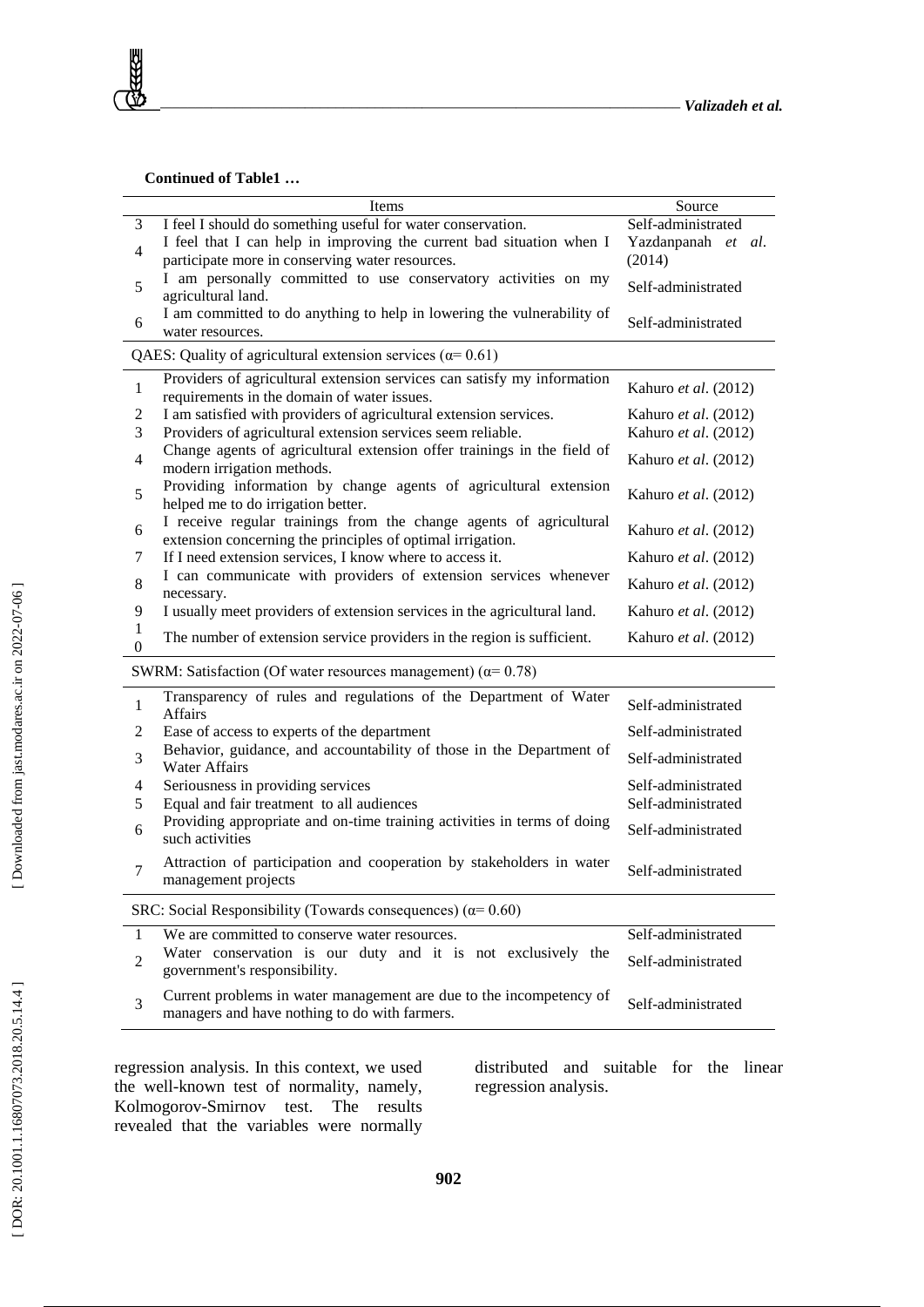## **RESULTS AND DISCUSSION**

#### **Descriptive Statistics**

The descriptive statistics in this study revealed that, from the total number of 322 respondents examined, 5.4% (17 cases) were female and 94.6% (298 cases) were male (7 respondents had not answered this item). Also, the mean age of respondents was 41.99 years. Another demographic variable examined in this study was "attending training courses related to water management" whose findings derived from the survey showed that 107 farmers (33.2%) had taken such courses and 215 individuals (66.8%) had no history of attending such courses. The level of education in this study was measured in the form of a variable with a ratio scale (based on years of schooling) and the results suggested that the mean level of education was 7 years. The analysis of the preliminary findings associated with the variable of "presence or absence of nonagricultural activities" suggested that 38.6% of farmers (122 people) had other occupations in addition to farming; while 61.4% of them (194 people) introduced farming as their main occupations (6 respondents had not answered this item). Moreover, the mean of experience of agricultural activities in the surveyed sample was 17.33 years.

## **Relationships among Variables**

The relationships among the study variables were measured by using Pearson correlation

coefficient (Table 2). The results of this stage of the analysis showed that the moral norms were positively and significantly correlated with the FAPWC (P<0.01;  $r = 0.349$ ). The findings were also confirmed by the results of studies by researchers such as Nordlund and Garvill (2003) and Pradhananga *et al*. (2015). Examining the correlations between the four variables demonstrated that the three variables of social pressures towards water conservation (P˂0.01; r= 0.202), quality of agricultural extension services ( $P<0.01$ ;  $r= 0.208$ ), and satisfaction of water resources management  $(P<0.01; r= 0.524)$ were positively and significantly correlated with the behavior of active participation in water conservation, while the variable of attitudes towards participation in water conservation did not significantly correlate with farmers' participatory behaviors ( $r= 0.088$ ).

In the meantime, the values of correlation coefficients of the variables of satisfaction of water resources management and social pressures towards water conservation were greater than that of the variable of quality of agricultural extension services. Moreover, the relationships between the three variables of place attachment (P<0.01;  $r= 0.227$ ), responsibility towards consequences (P˂0.01; r=0.546), social pressures towards water conservation (P˂0.05;  $r= 0.115$ ), and the variable of moral norms of water conservation were positively and significantly correlated.

#### **Causal Relationships among Variables**

The results of multiple regression analysis

|                                                            | <b>FAPWC</b>      | <b>MNWC</b>          | <b>PA</b>  | <b>SRC</b>                                              | <b>AtPWC</b> | <b>SPWC</b>         | <b>OAES</b> | <b>SWRM</b>        |
|------------------------------------------------------------|-------------------|----------------------|------------|---------------------------------------------------------|--------------|---------------------|-------------|--------------------|
| <b>FAPWC</b>                                               |                   |                      |            |                                                         |              |                     |             |                    |
| <b>MNWC</b>                                                | $0.349***$        |                      |            |                                                         |              |                     |             |                    |
| <b>PA</b>                                                  | $0.460^{\degree}$ | 0.227                |            |                                                         |              |                     |             |                    |
| <b>SRC</b>                                                 | $0.294***$        | $0.546**$            | $0.254***$ |                                                         |              |                     |             |                    |
| AtPWC                                                      | 0.088             | 0.033                | 0.080      | $0.185^{\degree}$                                       |              |                     |             |                    |
| <b>SPWC</b>                                                | $0.202***$        | $0.115$ <sup>*</sup> | $0.194***$ | $0.342***$                                              | $0.110^*$    |                     |             |                    |
| <b>OAES</b>                                                | $0.208***$        | 0.014                | 0.049      | 0.107                                                   | $0.112^*$    | $0.185***$          |             |                    |
| <b>SWRM</b>                                                | 0.524             | 0.003                | $0.303***$ | $-0.017$                                                | $-0.027$     | 0.002               | $-0.073$    |                    |
| FAPWC: Farmers' Active Participation in Water Conservation |                   |                      |            | AtPWC:<br>Attitude                                      | towards      | Participation<br>in | Water       |                    |
| MNWC: Moral Norms of Water Conservation                    |                   |                      |            | Conservation                                            |              |                     |             | Sig. level: $0.05$ |
| PA: Place Attachment                                       |                   |                      |            | SPWC: Social Pressure towards Water Conservation        |              |                     |             | error              |
| SRC: Social Responsibility towards Consequences            |                   |                      |            | <b>QAES:</b> Quality of Agricultural Extension Services |              |                     |             | Sig. level: $0.01$ |
|                                                            |                   |                      |            | <b>SWRM: Satisfaction of Water Resources Management</b> |              |                     | error       |                    |

Table 2. Correlation matrix of the theoretical framework variables.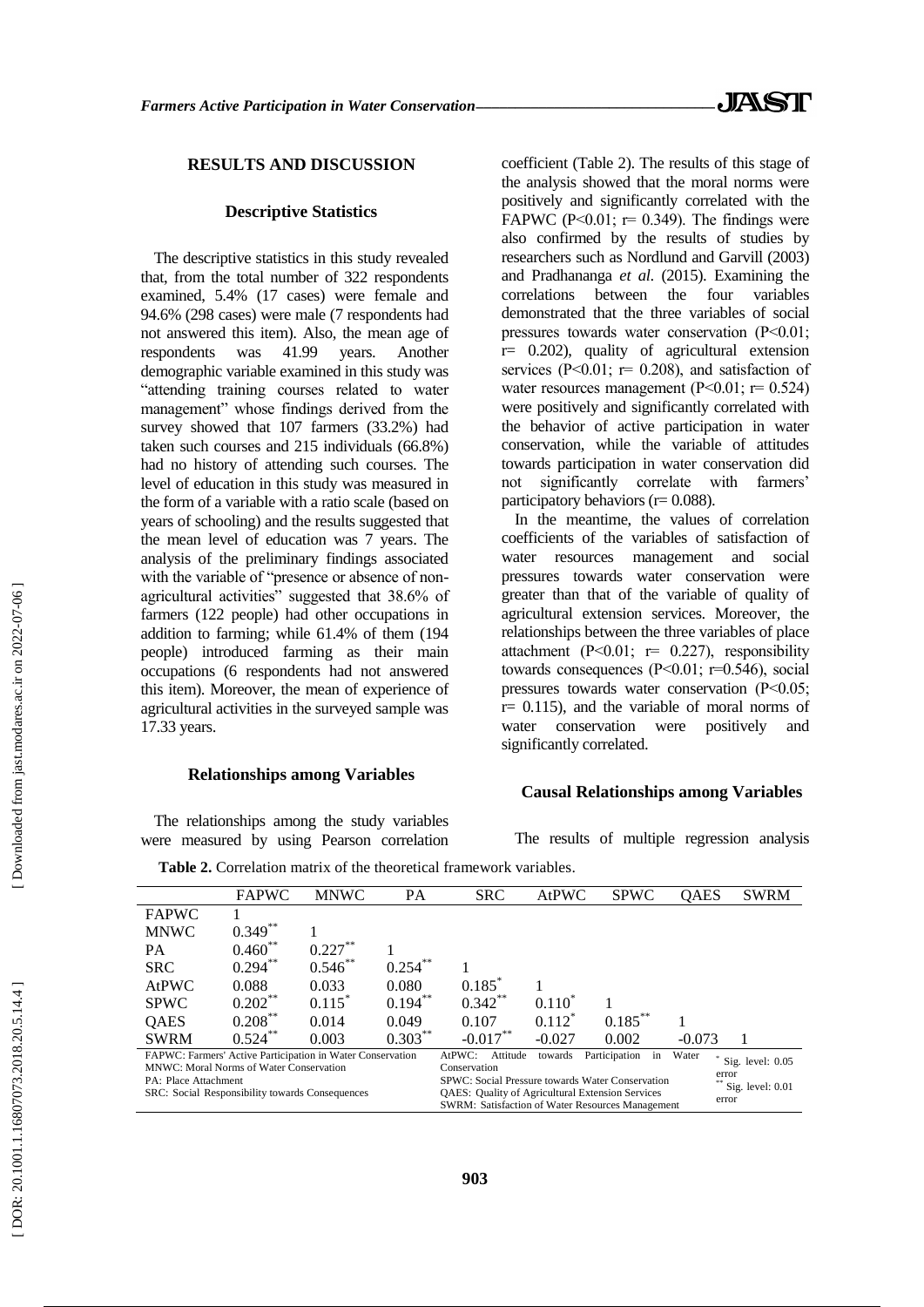revealed that the causal framework of the study could predict 43.6 and 30.8% of the variance changes in the FAPWC and moral norms of water conservation, respectively (Table 3 and Figure 2). To perform the calculations associated with path analysis, multiple regression analysis with the enter method was used. In the first phase of the causal analysis (based on the theoretical framework of the study), the direct effects of variables of moral norms, quality of agricultural extension services, satisfaction of water resources management, social pressures towards water conservation, and attitudes towards farmers' active participatory behaviors were examined. The results in this phase indicated that all of these variables could have significant effects on the FAPWC. However, the variables of satisfaction of water resources management (P $<0.001$ ;  $\beta$ = 0.515), moral norm of water conservation (P<0.001;  $\beta$ = 0.329), quality of agricultural extension services (P<0.002; β= 0.134), and social pressures (P˂0.001; β= 0.133) had the highest values of standardized effects on the dependent variable, while attitudes towards participation in water conservation (P˂0.071; β= 0.062) did not have any significant impacts on the FAPWC. The positive and the significant impacts of moral norms and social pressures on farmers active participation had been also confirmed by other studies (Valizadeh *et al*., 2016; Pradhananga *et al*., 2015).

In the second phase of the path analysis, the effects of place attachment, responsibility towards consequences, and social pressures on moral norms among farmers were examined.

The results of this analysis phase indicated that the variables place attachment (P<0.031; β= 0.105) and social responsibility (P<0.001;  $\beta$ = 0.552) had significant and positive impacts on moral norms, while social pressures towards water conservation did not demonstrate significant impact on moral norm of water conservation (P<0.060; β= -0.094)

## **Indirect and Total (Causal) Effects of Independent Variables on Dependent Variable**

Examining the indirect effects (Table 4) of independent variables on the dependent variable (in accordance with the theoretical framework) suggested that place attachment (0.105×0.329= 0.034) and social responsibility towards water conservation  $(0.552\times0.329= 0.181)$  had the highest indirect impacts on the FAPWC. The significant indirect effects of the two variables of place attachment and social pressures also indicated the key role of these variables in the formation of the FAPWC (Figure 3). In addition, social pressures towards water conservation did not have significant indirect effect on farmers active participation in water conservation ( -  $0.094 \times 0.329 = -0.03$ .

Furthermore, examining the total (causal) effects demonstrated that the variables satisfaction of water resources management (0.515), moral norm of water conservation (0.329), social responsibility toward consequences (0.181), quality of agricultural

|                                        | Independent<br>variables $a$ | $\boldsymbol{B}$ | Beta $(\beta)$               | $\boldsymbol{t}$ | Sig. $t$    |
|----------------------------------------|------------------------------|------------------|------------------------------|------------------|-------------|
|                                        | Constant                     | $-3.86$          | ---                          | $-1.31$          | 0.188       |
|                                        | <b>MNWC</b>                  | 0.400            | 0.329                        | 7.78             | 0.001       |
|                                        | <b>SPWC</b>                  | 0.303            | 0.133                        | 3.09             | 0.002       |
| Direct effects                         | <b>AtPWC</b>                 | 0.080            | 0.062                        | 1.45             | 0.147       |
| on the FAPWC                           | <b>OAES</b>                  | 0.132            | 0.134                        | 3.12             | 0.002       |
|                                        | <b>SWRM</b>                  | 0.837            | 0.515                        | 12.237           | 0.001       |
|                                        | Sig. $F = 0.001$             | $F = 50.58$      | $R^{2}_{\text{Adj}} = 0.436$ | $R^2 = 0.445$    | $R = 0.667$ |
|                                        | Constant                     | 8.19             |                              | 4.33             | 0.001       |
|                                        | PA                           | 0.157            | 0.105                        | 2.16             | 0.031       |
| Direct effects                         | <b>SPWC</b>                  | $-0.176$         | $-0.094$                     | $-1.89$          | 0.06        |
| on the MNWC                            | <b>SRC</b>                   | 1.405            | 0.552                        | 10.89            | 0.001       |
|                                        | Sig. $F = 0.001$             | $F = 48.29$      | $R^{2}_{\text{Adj}} = 0.308$ | $R^2 = 0.314$    | $R = 0.561$ |
| " Variables are defined under Table 2. |                              |                  |                              |                  |             |

**904**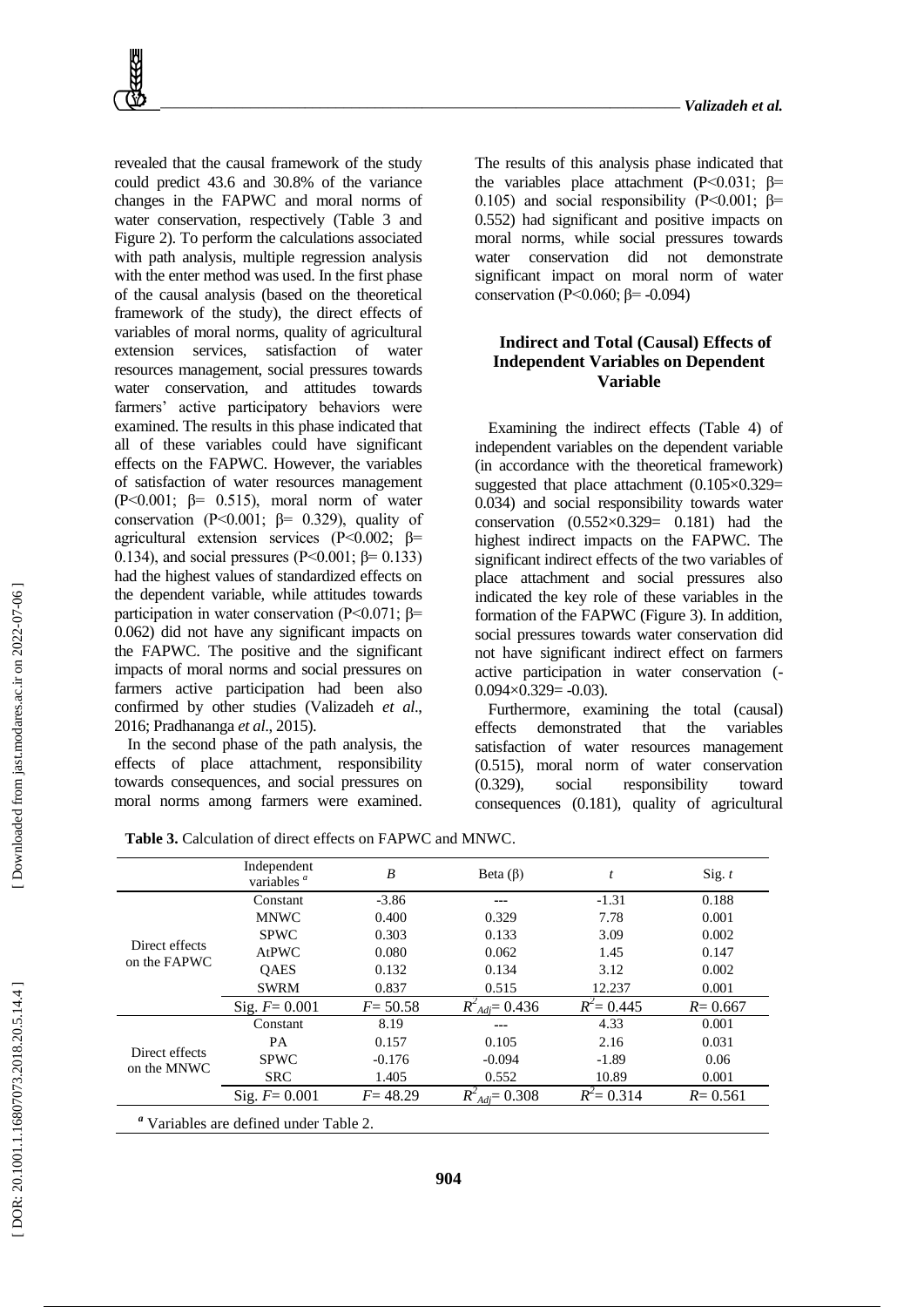| No. | Variables $a$ | Direct<br>effects | Indirect<br>effects | Total effects | Model compliance<br>with the theoretical<br>framework $\mathbf{k}^b$ |
|-----|---------------|-------------------|---------------------|---------------|----------------------------------------------------------------------|
|     | <b>PA</b>     |                   | 0.034               | 0.034         |                                                                      |
| ↑   | <b>SRC</b>    |                   | 0.181               | 0.181         |                                                                      |
| 3   | <b>MNWC</b>   | 0.329             |                     | 0.329         |                                                                      |
| 4   | <b>AtPWC</b>  | 0.062             |                     | 0.062         | $\times$                                                             |
|     | <b>SPWC</b>   | 0.133             | $-0.03$             | 0.130         |                                                                      |
| 6   | <b>SWRM</b>   | 0.515             |                     | 0.515         |                                                                      |
|     | QAES          | 0.134             |                     | 0.134         |                                                                      |

**Table 4.** Analysis of direct, indirect, and total (causative) effects of the variables on FAPWC .

<sup>*a*</sup> Variables are define under Table 2. <sup>*b*</sup>  $\sqrt{\cdot}$ : Compliance with the theoretical framework,  $\times$ : Noncompliance with the theoretical framework.



Figure 3. Causal analysis model derived from the path analysis

extension services (0.134), and social pressure towards water conservation (0.130) were respectively endowed with the greatest amounts of causal effects, while attitudes towards participation in water conservation (0.062) and place attachment (0.034) had no significant effects on farmers active participation. One of the main reasons for no direct causal effect of attitudes on farmers participation could be that variables such as intention towards participation had mediating roles in the relationship between these two variables.

## **Policy Implications and Outcomes**

Given the prominence and importance of social and behavioral dimensions of water management, there are attempts in this section to facilitate the applications of the study results in executive domains (resources management) based on the findings in previous phases. Since the present study was to examine the factors affecting the FAPWC beyond psychological individual -based (micro) analysis, factors such as impact of farmers' agricultural environment (social pressures), quality of services provided by Deputy of Agricultural Extension and Department of Water Affairs (water resources management) as well as place attachment were added to the given framework. The policy implications and outcomes in this section are presented separately in both micro- and macrolevels for their ease of use.

## **Individual (Micro -) Level of Policy Implications**

a. The results of the analyses showed that the variable of moral norms was one of the most important predictor of the FAPWC while the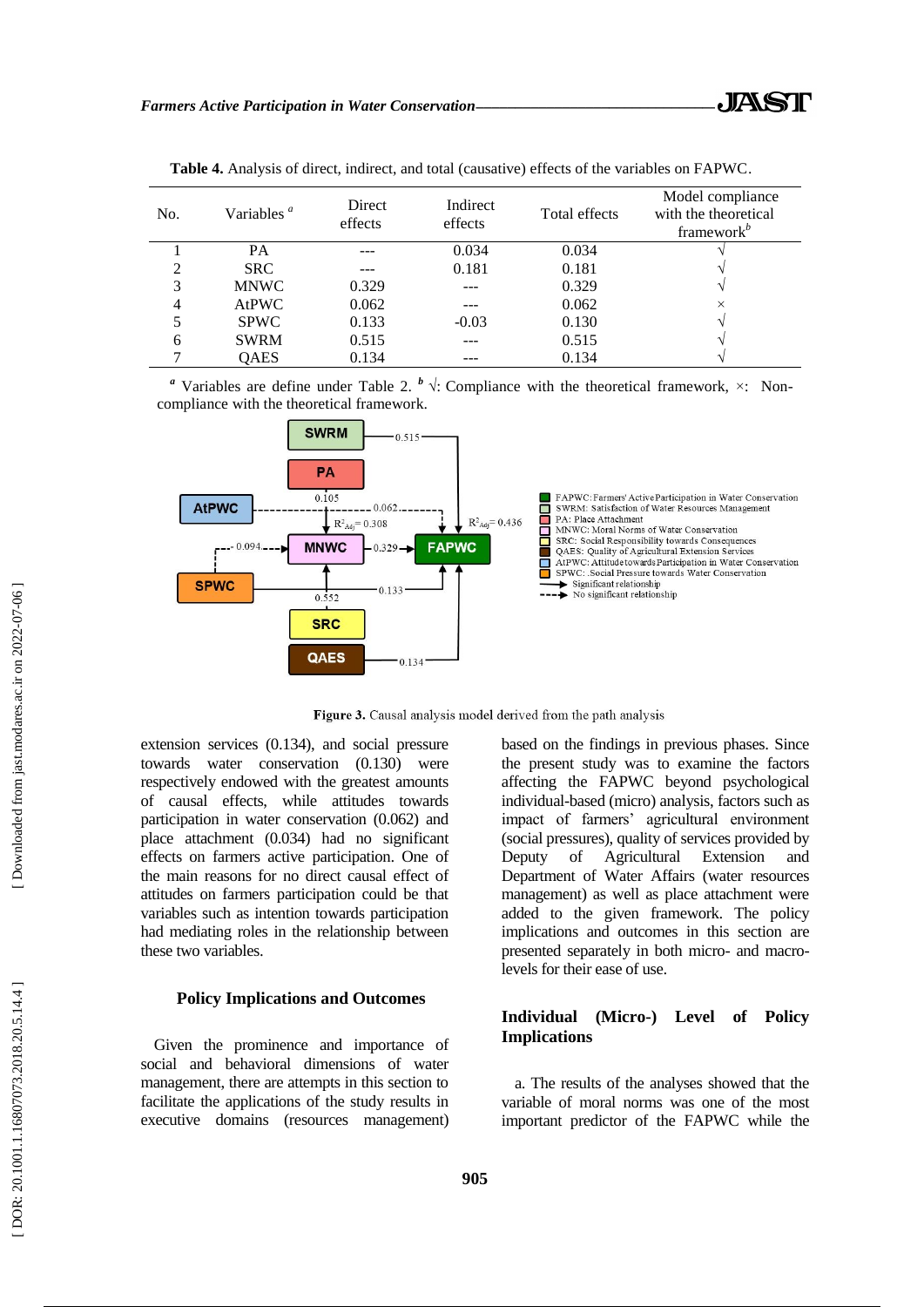findings of the investigation into the regression effects in this study suggested that the amount of moral obligation among farmers towards active participation in water conservation could be determined through psychological individual based variables such as place attachment. In addition; place attachment not only could increase farmers' obligation towards participation in water conservation but also reinforced such an active and real participation through establishing a positive connection as well as a link between farmer, agricultural land, and place of living. Accordingly, it seems that understanding of farmers' place attachment and awareness of its quantity and quality are of importance for managers and organizations in charge of water resources management (such as Department of Water Affairs). This awareness can also contribute to the identification of target audiences and designing appropriate communication plans in order to establish behavioral changes at the individual -based level.

b. The variable of responsibility towards water conservation refers to the sense of responsibility among farmers to reduce the risks of water scarcity as well as the practices to justify the existing problems. In this respect, it should be noted that if farmers do not assume any responsibilities towards the current water problems and issues and also know all these issues as the consequences of mismanagement by authorities, the possibility of activating the feeling of moral obligation among them to play a role in lowering the negative effects of water crisis is likely to reduce. To reinforce the sense of responsibility among farmers to participate in conservation of water resources, it seems that change agents of agricultural extension and the public participation units in the relevant organizations (for example, the Ministry of Energy of Iran) can play significant roles because they can explain multiple administrative, economic, and technical dimensions to farmers via enlightenment training programs and convince them that some of the existing issues and problems related to water scarcity are consequences of agricultural activities and overconsumption of water in this sector. Thus, farmers can have an important role in solving the problems through assuming responsibilities in this area. Besides, training programs to increase farmers' responsibility towards participation in

water conservation can be implemented by holding discussion and debate sessions and even involvement of the representatives of farmers in decision -making and management of water resources. In this case, a sense of individual responsibility can be established among farmers in order to practice water resources conservation.

#### **Macro -Level Policy Implications**

a. The results of the regression analysis indicated that the variable of social pressures was one of the most important activator of farmers' active participation in water conservation (however it doesn't have significant effect on moral norm of water conservation). According to Yazdanpanah *et al*. (2014) and Pradhananga *et al*. (2015), social pressures refer to senses that the farmers have concerning the expectations of agricultural community and those around them. Thus, the presence of the desirable social pressures towards water resources conservation can further farmers' feeling of obligation in order to actively participate in water conservation. This requires their "context / social environment, and attitudes and beliefs". In order to accomplish this issue (creating appropriate norms for water conservation can make a person committed to participating in water conservation), it was suggested to develop values, norms, and beliefs among agricultural community and farmers (not the farmers by themselves) in the domain of conservation of water resources. Given the development and reinforcement of values, norms, and beliefs in water resources conservation among farmers; there is no need for direct intervention and -to -person communication in line with behavioral changes. Thus, social environment can indirectly (through social pressures) reinforce the farmers to participate in water conservation. It should be noted that face -to -face contacts and holding enlightenment courses on the necessity of participation in water conservation considered as the starting points in the development and reinforcement of value -based and normative factors which can provide the desirable social pressures for active participation in water conservation.

b. The results of the correlation also showed that the quality of agricultural extension services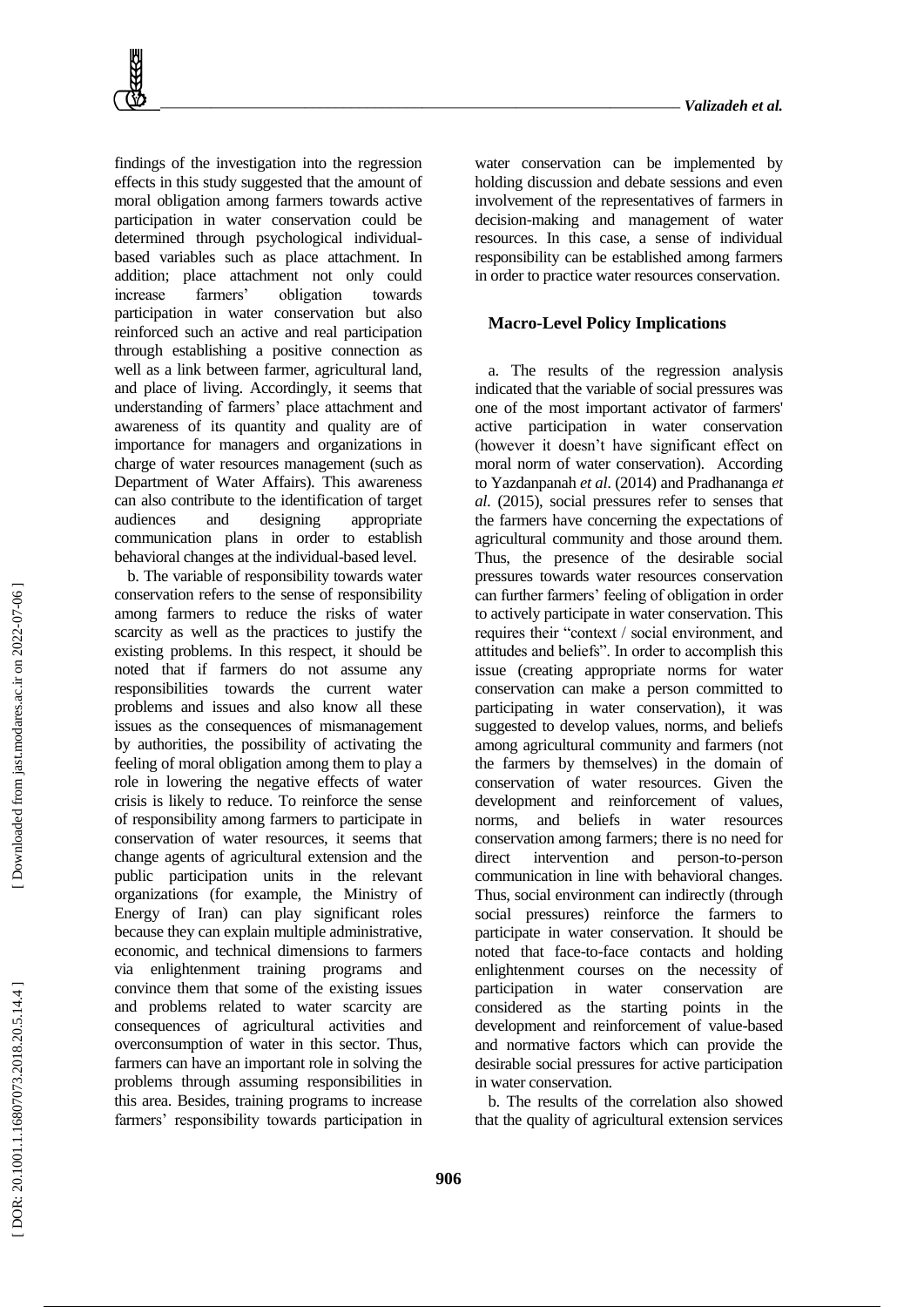was positively and significantly associated with farmers' active participation. In addition, the results of regression analysis indicated the significant and positive effect of this variable on the FAPWC which could confirm the above findings. These results meant that, from the farmers' perspective, the quality of services provided by the Agricultural Extension Organization and in the related fields (such as the availability, suitability of ratio of the number of field staff to the number of farmers, holding various training courses, etc.) can have a significant impact on their active participation in water conservation. Accordingly, it seems that the quality of agricultural extension services and its intervening factors are important sources of gaining information, raising awareness, building trust, and thus participating actively in water conservation. Therefore, it is suggested that Deputy of Agricultural Extension increase the quality of agricultural extension activities in agricultural regions which would also require the support of the Ministry of Agriculture because the given deputy is affiliated with it.

c. The results of the regression analysis showed that satisfaction of water resources management (Department of Water Affairs) in the region was the strongest predictor of farmers' active participation in water conservation. Such results highlighted the issue that the quality and manner of interactions and services provided by governmental structures and bodies such as the Department of Water Affairs (controlling agricultural water resources) were of the significant determinants of the FAPWC. Accordingly, such organizations were suggested to focus and invest further in reinforcing farmers' satisfaction of their activities such as transparency of rules and regulation, facilitated accessibility, seriousness in service provision, etc. in order to increase satisfaction of water resources management in the region. The note worth mentioning in terms of such concentration and investment is that field (exploratory) studies in the region examined are required to be conducted to understand farmers' expectations of the Department of Water Affairs in order to direct investments towards meeting such expectations in the next phases.

d. Finally and based on the results of the regression explanations, the variables used in the framework of this study could predict a significant proportion of variance change in the FAPWC and the moral norms (43.6% and 30.8%, respectively). This issue demonstrated the ability and the relative importance of the study framework (in general) and the variables employed in it (in particular) to improve farmers' participation in conservation and management of water in the region. In this regard, water resources managers and organizations involved in this issue are suggested to pay more attention to the potentials of independent variables used in this study considering the social -psychological dimensions to predict the FAPWC. Although lots of problems and issues associated with water resources management are context -specific, the framework of the present study, given the results obtained in this study, could be useful and contributing in the agricultural sector in the southern region of West Azerbaijan.

#### **CONCLUSION**

The results of this study led to the development of understanding how to formulate and create the FAPWC. In this regard, the findings suggested that it is required to pay considerable attention in examining behaviors such as FAPWC to the psychological characteristics (such as moral norms, social responsibility, attitudes towards participation in water conservation) as well as the dimensions beyond pressures and impacts of farmers' social environments and even the quality of services provided by agricultural extension organizations and agencies in charge of water resources management (existing structures and organizations in society) on farmers' behaviors. It should be noted that farmers' behaviors do not occur in a vacuum and they can be simultaneously influenced by these factors. The evidence in this respect was associated with the results obtained in this study suggesting the direct and positive impacts of the variables of moral norms, quality of agricultural extension services, satisfaction of water resources management, social pressures, place attachment, and responsibility towards the FAPWC. On the other hand, the framework used in this study contributed to the development and broadening of understanding in terms of the complicated interactions between behavioral cognitive variables of active participation in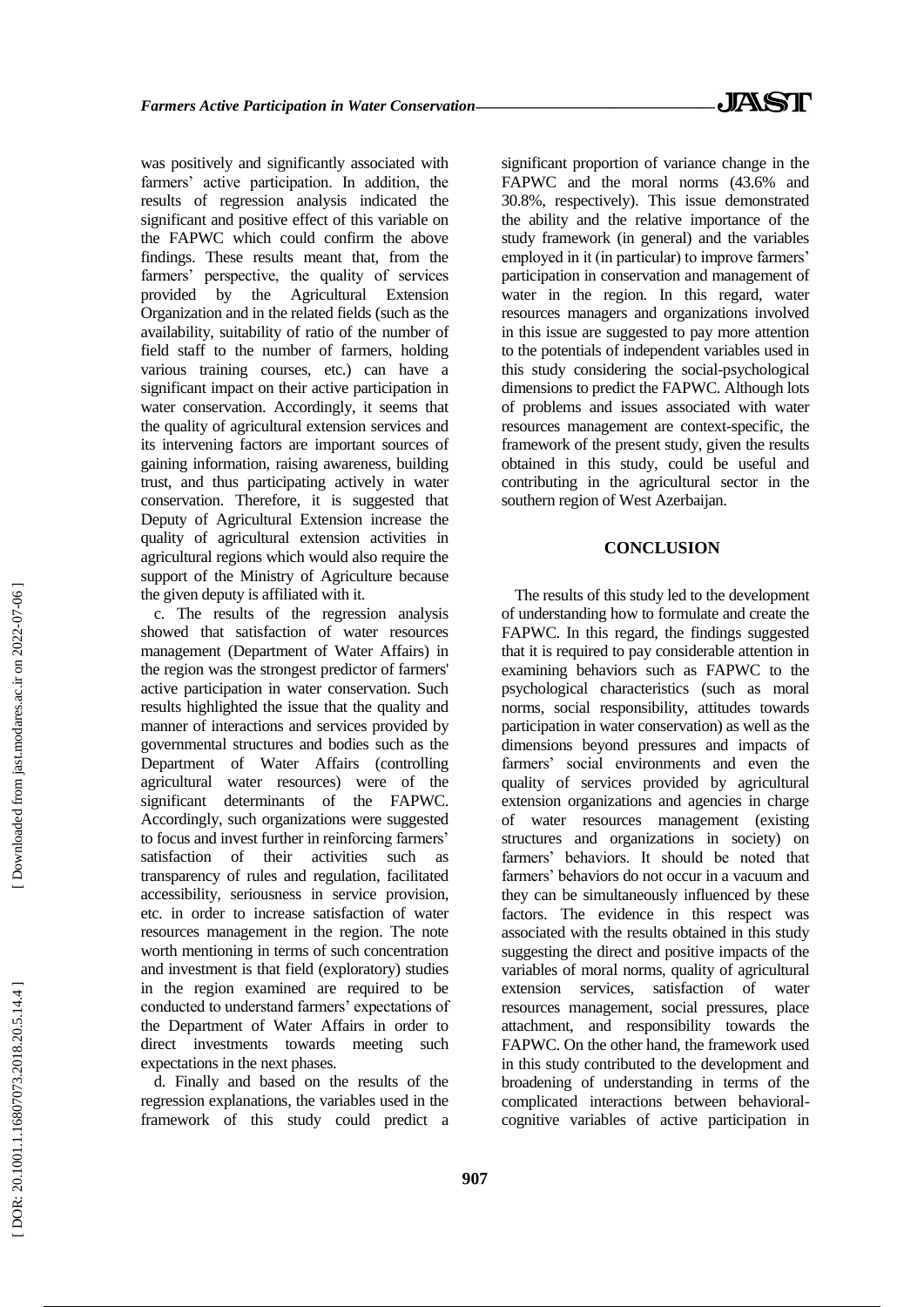conservation of water resources. However, there were limitations in this study as follows.

The first limitation was associated with the wide range of variables found by the researchers during the review of the related literature and formulation of the theoretical framework. The second limitation was related to the variance of the agricultural community examined in terms of language and culture which had made the establishment of communication in the process of the survey very difficult. The third limitation concerned the relatively small sample size (although the required sample size for the study was examined) and the generalizability of the results. Thus, replicating this study with larger sample size could give higher power of generalizability to this study. The forth limitation is related to the ensuring about the clarity of selfadministrated questionnaire for the participants. This point should be considered in future research. Because, in the study area about 60% of respondents were found with low level of education. Finally it should be noted that a survey design was used for data collection in this study. However, the use of such a method had its own limitations and researchers are suggested to employ combined methods for investigating the FAPWC in further studies in order to have a more comprehensive view to this issue.

#### **ACKNOWLEDGEMENTS**

The authors hereby express their special gratitude to all the farmers who completed the study questionnaires with great patience as well as the surveyors and interviewers who did their best in terms of data collection. We also appreciate the officials at Tarbiat Modares University for funding some parts of this project.

#### **REFERENCES**

- 1 . Abbasian, A. R., Chizari, M., and Bijani, M. 2017. Farmers' Views on the Factors Inhibiting the Implementation of Soil Conservation Practices in Koohdasht, Iran. *J. Agr. Sci. Tech.,* **19(4)**: 797 -807.
- 2. . Azizi Khalkheili, T. and Zamani, G. H. 2009. Farmer participation in irrigation management: The case of Doroodzan Dam Irrigation

Network, Iran. *Agr. Water. Manage.*, **96(5):** 859 - 865.

- 3. . Ajzen, I. 1991. The Theory of Planned Behavior. *Organ. Behav. Hum. Dec.,* **50(2)**: 179 -211.
- 4 . Balali, M. R., Keulartz, J. and Korthals, M. 2009. Reflexive Water Management in Arid Regions: The Case of Iran. *Environ. Values*, **18(1)**: 91 -112.
- 5 . Bamberg, S. and Möser, G. 2007. Twenty Years after Hines, Hungerford, and Tomera: A New Meta -Analysis of Psycho Psycho-Social Determinants of Pro-Environmental Behaviour. *J. Environ. Psychol.*, **27(1)**: 14 -25.
- 6 . Bamberg, S., Rees, J. and Seebauer, S. 2015. Collective Climate Action: Determinants of Participation Intention in Community -Based Pro -Environmental Initiatives. *J. Environ. Psychol.*, **43:** 155 -165.
- 7 . Bijani, M. and Hayati, D. 2015. Farmers' Perceptions toward Agricultural Water Conflict: The Case of Doroodzan Dam Irrigation Network, Iran. *J. Agr. Sci. Tech.*, **17(3):** 561 -575.
- 8. . Bijani, M., Ghazani, E., Valizadeh, N. and Fallah Haghighi, N. 2017. Pro -Environmental Analysis of Farmers' Concerns and Behaviors towards Soil Conservation in Central District of Sari County, Iran. *Int. Soil. Water Conserv. Res.,* **5(1):** 43 -49.
- 9 . Forouzani, M. and Karami, E. 2010. Agricultural Water Poverty Index and Sustainability. *Agron. Sustain. Dev.*, **31(2):** 415 -431.
- 10 . Gehrig, J. and Rogers, M. M. 2009. Water and Conflict: Incorporating Peace Building into Water Development. Cath. Rel. Serv.
- 11 . Ghalibaf, M. B. and Moussavi, Z. 2014. Development and Environment in Urmia Lake of Iran. *Europ. J. Sustain. Dev.*, **3(3):** 219 -226.
- 12 . Gosling, E. and Williams, K. J. 2010. Connectedness to Nature, Place Attachment and Conservation Behaviour: Testing Connectedness Theory among Farmers. *J. Environ. Psychol .*, **30(3)**: 298 -304.
- 13 . Hajihosseini, H., Hajihosseini, M., Morid, S., Delavar, M. and Booij, M. J. 2016. Hydrological Assessment of the 1973 Treaty on the Transboundary Helmand River, Using the SWAT Model and a Global Climate Database*. Water Resour. Manage.,*  **30(13)**: 4681 -4694.
- 14 . Harland, P., Staats, H. and Wilke, H. A. 2007. Situational and Personality Factors as Direct or Personal Norm Mediated Predictors of Pro -

Downloaded from jast.modares.ac.ir on 2022-07-06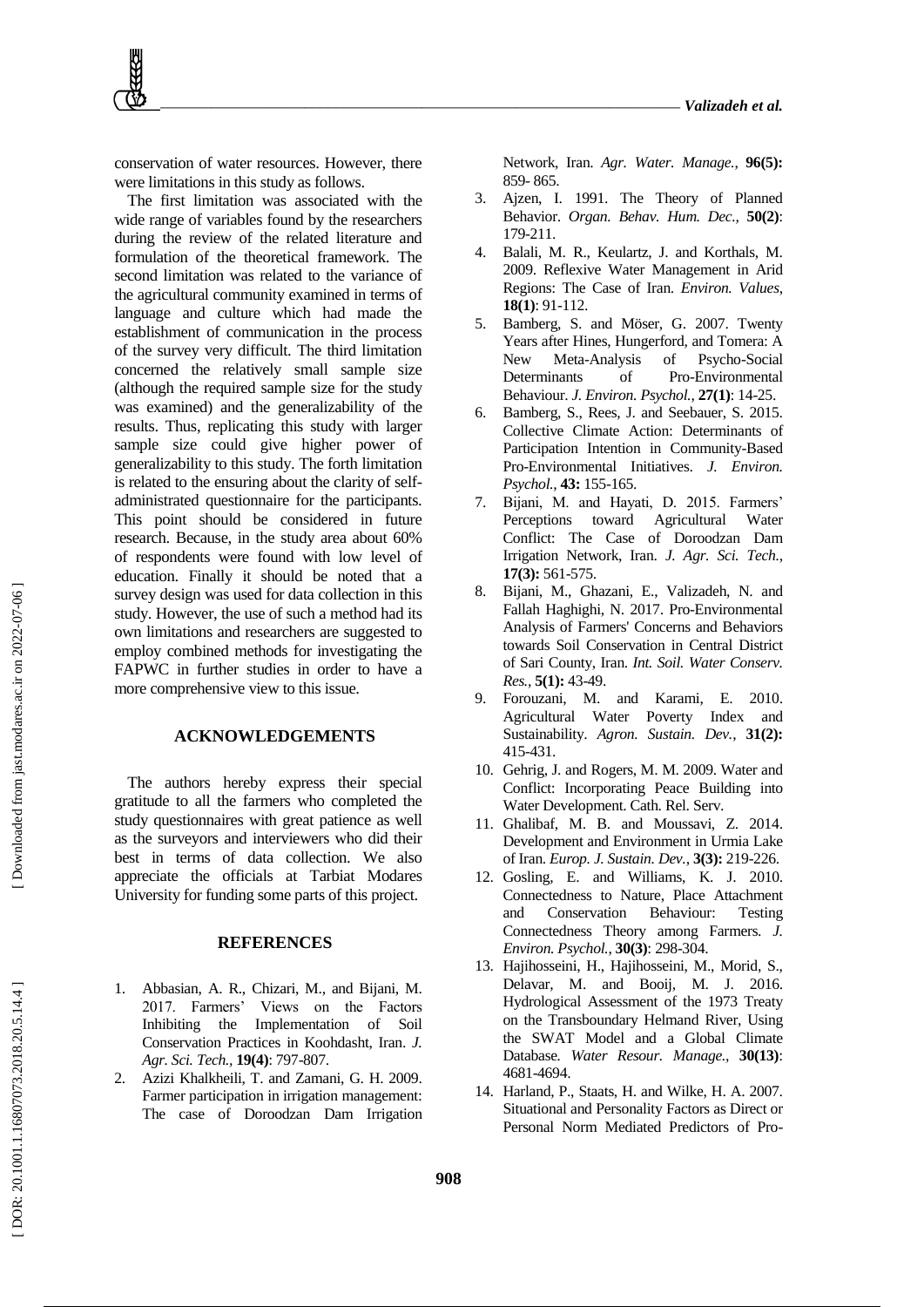Environmental Behavior: Questions Derived from Norm -Activation Theory. *Basic. Appl. Soc. Psych.,* **29(4):** 323 -334.

- 15 . Hurlimann, A. and Dolnicar, S. 2010. When Public Opposition Defeats Alternative Water Projects: The Case of Toowoomba Australia. *Water. Res.*, **44(1):** 287 -297.
- 16 . Jaffee, D. 1998. Levels of Socio -Economic Development Ttheory. Green. Publ. Grou.
- 17 . Kahuro, G. W. 2012. Factors Influencing Farmers' Participation in Operation and Maintenance of Smallholder Irrigation Projects in Gichugu Division, Kirinyaga East District, Kenya. Doctoral Dissertation, University of Nairobi, Kenya.
- 18 . Krejcie, R. V. and Morgan, D. W. 1970. Determining Sample Size for Research Activities. *Educ. Psychol. Meas.*, **30(3):** 607 - 610.
- 19 . Madani, K. 2014. Water Management in Iran: What Is Causing the Looming Crisis?. *J. Environ. Stud. Sci.*, **4(4):** 315 -328.
- 20 . Mirzaei, A., Knierima, A., Fealy Nahavand, S. and Mahmoudi, H. 2017. Gap Analysis of Water Governance in Northern Iran: A Closer Look into the Water Reservoirs. *Environ. Sci. Policy,* **77 :** 98 -106.
- 21 . Mojarrad -Ashnaabad, M. 2013. Cost Cost-Efficiency Analysis of Developing Agriculture and Drying Lake Urmia Based on Existing Estimations. *For. Range*, **98 (3):** 80 -82.
- 22 . Monfared, N., Yazdanpanah, M., and Tavakoli, K. 2015. Why Do They Continue to Use Pesticides? The Case of Tomato Growers in Boushehr Province in Southern Iran. *J. Agr. Sci. Tech.*, **17(3):** 577 -588 .
- 23 . Mullendore, N. D., Ulrich -Schad, J. D. and Prokopy, L. S. 2015. US Farmers' Sense of Place and Its Relation to Conservation Behavior. *Landscape. Urban. Plan.*, **140(10):** 67 -75.
- 24 . Nordlund, A. M. and Garvill, J. 2003. Effects of Values, Problem Awareness, and Personal Norm on Willingness to Reduce Personal Car Use. *J. Environ. Psychol*, **23 (4):** 339 –347.
- 25 . Pradhananga, A. K., Davenport, M. and Olson, B. 2015. Landowner Motivations for Civic Engagement in Water Resource Protection. *J. Am. Water. Resourc. As*, **51(6):** 1600 -1612.
- 26 . Pradhananga, A. K., Davenport, M. A., Fulton, D. C., Maruyama, G. M. and Current, D. 2017. An Integrated Moral Obligation Model for Landowner Conservation Norms. *Soc. Natur. Resourc*, **30(2):** 212 -227.
- 27 . Salehi, S., Chizari, M., Sadighi, H. and Bijani, M. 2017. Assessment of Agricultural Groundwater Users in Iran: A Cultural Environmental Bias. *Hydrogeo. J.,*  1 -11.
- 28 . Schwartz, S. H. 1977. Normative Influences on Altruism1. *Adv. Exp. Soc. Psychol.,* **10:** 221 - 279.
- 29 . Shiri, Sh., Bijani, M., Chaharsoughi Amin, H., Noori, H. and Soleymanifard, A. 2011. Effectiveness Evaluation of the Axial Plan of Wheat from Expert Supervisors' View in Ilam Province. *World Appl. Sci. J.*, **14(11)**: 1724 - 1729.
- 30 . Statistical Centre of Iran. 2017. *Statistical Year Book of West Azerbaijan*. Available at: https://www.amar.org.ir/Portals/0/keshavarzi9 3/results/agri93 -04.pdf.
- 31 . Stern, P. 2000. Toward a Coherent Theory of Environmentally Significant Behavior. *J. Soc. Issu.*, **56(3):** 407 -424.
- 32 . Valizadeh, N. and Bijani, M. 2017. Application of Maslow's Needs Theory to Analyze Environmental Aesthetics Attitude of Rural People in Miandoab Township. *Iran. Agri. Ext. Edu. J*. **12 (2):** 73 -87. (in Persian)
- 33 . Valizadeh, N., Bijani, M. and Abbasi, E. 2016. Pro -Environmental Analysis of Farmers' Participatory Behavior toward Conservation of Surface Water Resources in Southern Sector of Urmia Lake's Catchment Area. *Iran. Agri. Ext. Edu. J*., **11(2):** 183 -201. (in Persian)
- 34 . Willy, D. K. and Holm -Müller, K. 2013. Social Influence and Collective Action Effects on Farm Level Soil Conservation Effort in Rural Kenya. *Ecol. Econ.*, **90 (6):** 94 -103.
- 35 . Yazdanpanah, M., Hayati, D. and Zamani, G. H. 2012. Application of Cultural Theory in Analysis of Attitude and Activities toward Water Resource Conversation: The Case of Jihad -e Keshavarzi Staffs in Bushehr Province. *Iran. Agri. Ext. Edu. J*., **7(2):** 1 -19. (in Persian)
- 36 . Yazdanpanah, M., Hayati, D., Hochrainer Stigler, S. and Zamani, G. H. 2014. Understanding Farmers' Intention and Behavior Regarding Water Conservation in the Middle -East and North Africa: A Case Study in Iran. *J. Environ. Manage.*, **135:** 63 -72.
- 37 . Zhang, Y., Zhang, H. L., Zhang, J. and Cheng, S. 2014. Predicting Residents' Pro-Environmental Behaviors at Tourist Sites: The Role of Awareness of Disaster's Consequences, Values, and Place Attachment. J. Environ. Psychol., 40: 131-146.